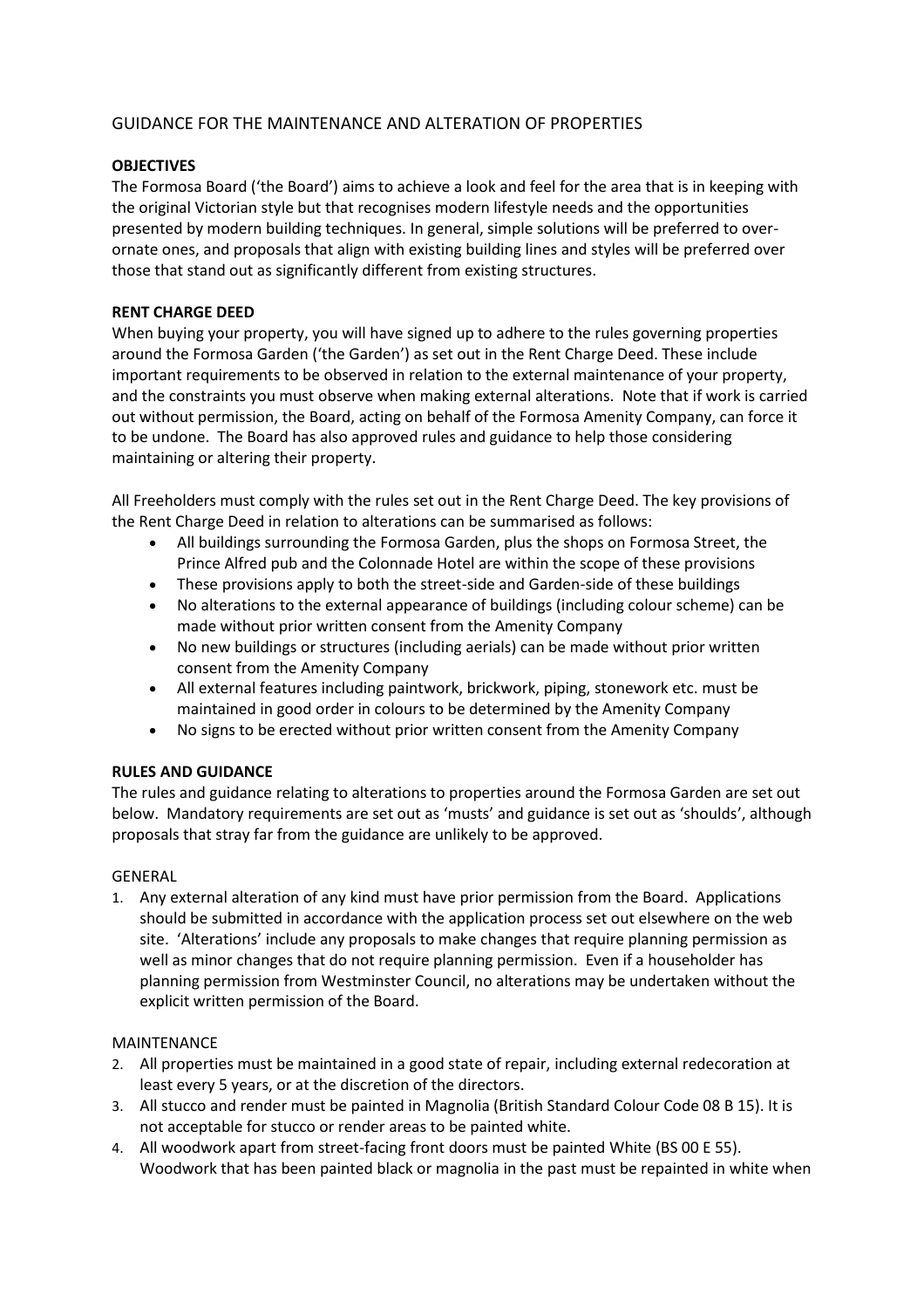properties are redecorated in the five yearly cycle. Main street-side front doors may be painted a colour of the householder's choice but this should be in keeping with the overall look and feel as mentioned above and subject to any more specific requirements for listed buildings.

- 5. Pipework and gutters must be painted gloss black.
- 6. External stairs, railings and other metalwork must be painted gloss black.
- 7. All existing exposed brickwork areas must remain as exposed brickwork while all existing stucco areas are to remain as stucco. Brickwork should not be painted. Brickwork that has been painted in the past must have such paint removed as part of the 5-yearly redecoration cycle.
- 8. Existing stucco areas must neither be reduced (removed to expose brickwork) nor extended.
- 9. New construction should be in keeping with existing adjacent brickwork or render/stucco.
- 10. Repointing of brickwork should be undertaken in a colour of mortar that matches existing pointing.

#### ALTERATIONS

#### General

- 11. The rules and guidance in this section apply equally to alterations to existing structures (including 'like for like' replacements) and extensions.
- 12. Any proposed extension or external structural alteration should be in keeping with adjacent buildings in terms of scale, material, windows, architectural detailing, and colour of the finishes. Roof extensions should generally be contained within the pitch of the existing roof, with properly formed dormer windows. Velux-type roof lights will not normally be approved. Flashings should be properly formed in lead and stepped into the brickwork where necessary.
- 13. Subterranean basements or any other development under the garden side of buildings will not be approved

#### Windows and Doors

- 14. Replacement and new windows and doors (e.g. in any new extension) must be constructed in wood and match the design of those of the existing building. Windows should normally be vertical sliding sash windows. Modern 'mock' sash windows that look similar to traditional windows when shut but, instead of sliding vertically up/down, are hinged to open outwards, are not acceptable. U-PVC, plastic or metal windows and doors are not acceptable.
- 15. Any works to existing sash windows should be repaired to match traditional sash windows regardless of the design of the windows being replaced
- 16. Existing window openings should not be changed in size, either by making them wider or taller (including removing the brickwork under the window).
- 17. New window and door openings should align with existing ones, both vertically and horizontally.
- 18. Windows should not be removed or the opening bricked up.
- 19. The design of doors and French windows (either to replace existing or new) should be consistent with those in existing adjacent properties. On the garden side, simple designs with single panes will be preferred over ornate designs with multiple small panes. Street-side front doors should be of a design that is consistent with adjacent properties.

#### Metalwork

- 20. Alterations to external staircases and balustrades should match adjacent existing ones. New external staircases and balustrades should either copy an original Victorian-style example or consist of plain elements, including plain vertical balustrade rods.
- 21. The original upper floor balustrades to Warrington Crescent should be retained. If parts of the staircase or balustrades are missing, then copies of adjacent panels, in reconstituted stone or concrete, should be made to infill missing areas to match the original. Glass reinforced plastic copies should not be used.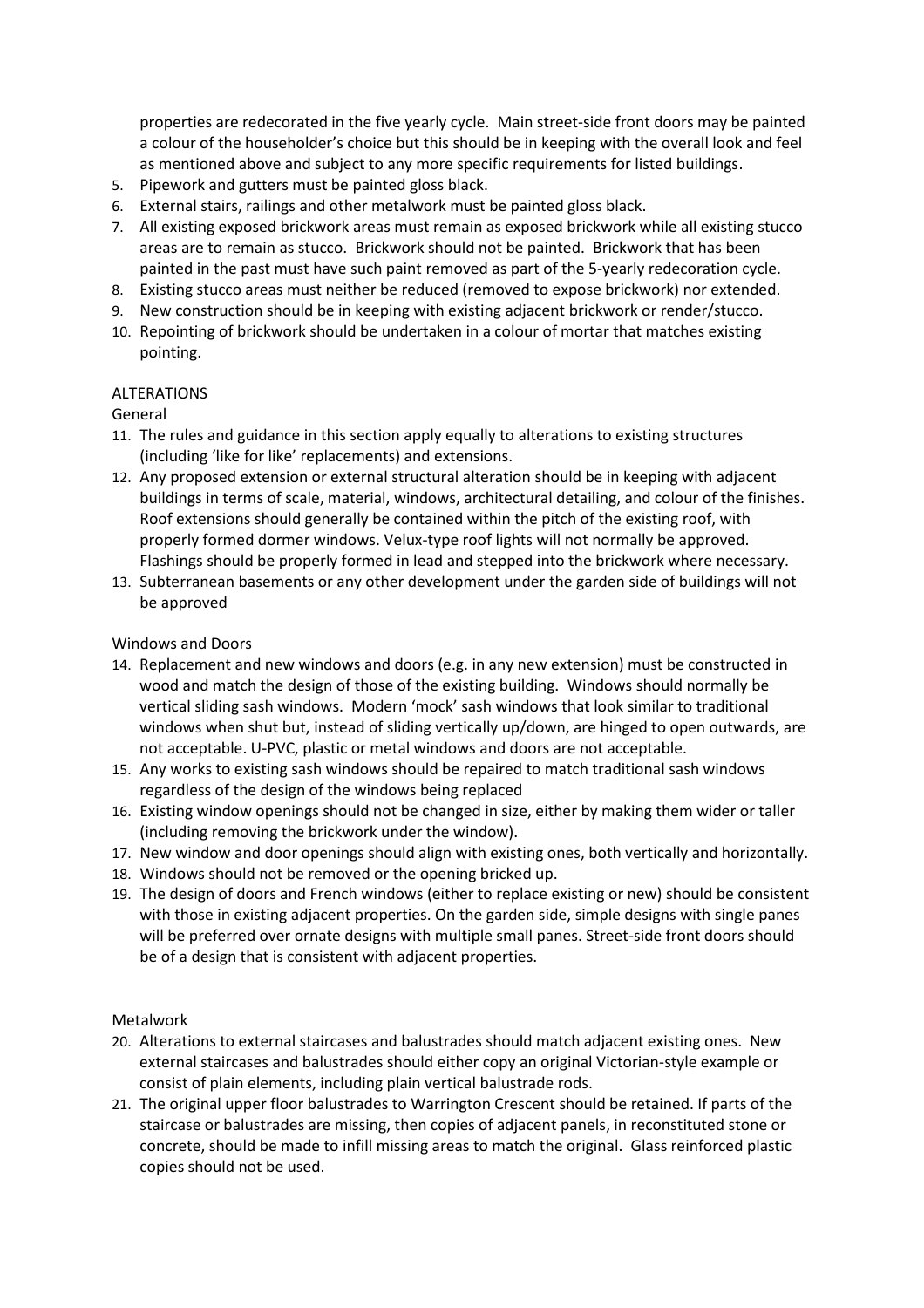- 22. Railings and gates should copy original examples or consist of plain vertical rods.
- 23. Finials, vertical rods and gates should be maintained and replaced with ones of a matching design where missing.
- 24. Railings should not be removed and where missing must be replaced. When existing wooden fences on the boundary of properties adjacent to the Garden need replacing they must be replaced by metal railings of a similar size and design to those in adjacent properties. Wooden structures, e.g. fences, latticework etc. in place of railings are not acceptable.
- 25. Other than for stub walls that support railings, brick structures (either plain or stuccoed) in place of railings are not acceptable.

## Security

- 26. External security grilles may be installed to street side basement and garden side ground level openings. Their design should be simple and consist of straight vertical rods. External grilles should not be installed to any upper floors.
- 27. External concertina-type security gates are not acceptable externally at any level.
- 28. Roller shutters are not acceptable internally or externally.

## Gardens to properties

- 29. Low garden and other walls facing the Garden should match the existing brickwork, be the same height as other adjacent garden walls and be constructed of second-hand London stock bricks or finished with painted stucco render as appropriate.
- 30. The height of plinth walls and railings should be consistent with those of adjacent properties. For example, on the Castellain Road side of the garden the railings are taller than those on the Sutherland Avenue side: the height of any new or modified garden walls should match these heights.
- 31. Railings on the top of plinth walls should also be of a consistent height and design along a run of houses and comply with the requirements for railings set out above.
- 32. Timber fences on top of low brick walls fronting the Garden are not acceptable railings should always be used if height is required. Timber fences but may be permitted on the dividing line between properties provided that you have the agreement of your neighbours and provided that it is not more that it is not more than 1.4m (4'6") in height above ground level.
- 33. Garden sheds should be unobtrusive and painted/stained a black/neutral colour

Paving and tiling

- 34. Paving within the gardens of individual properties and on roof terraces should be of a subdued colour and preferably of a natural material. Brightly coloured paving should be avoided.
- 35. The black and white tiling on the approach to the street-side front door of each property is covered by the same conservation rules as the building. New tiling or stonework on the approaches to street-side front entrance doors should match the style and materials of adjacent properties. Any proposed change must be submitted for approval.

#### External attachments to buildings

- 36. The guidelines to be followed for TV Aerials and Satellite Dishes are set out in some detail by Westminster City Council. They should be sited so that they are not visible at street or garden level. Only one satellite dish per house will be approved, so if multiple flats wish to have satellite dishes they will need to coordinate to meet this requirement.
- 37. External cabling for satellite dishes, TV aerials, telephones etc. should be avoided if possible, but where unavoidable it should be dark in colour on brick buildings, or match the colour of the stucco on stucco buildings. Cabling must be neatly fixed in vertical and horizontal runs only. Connection boxes for any cabling should be avoided wherever possible but where unavoidable